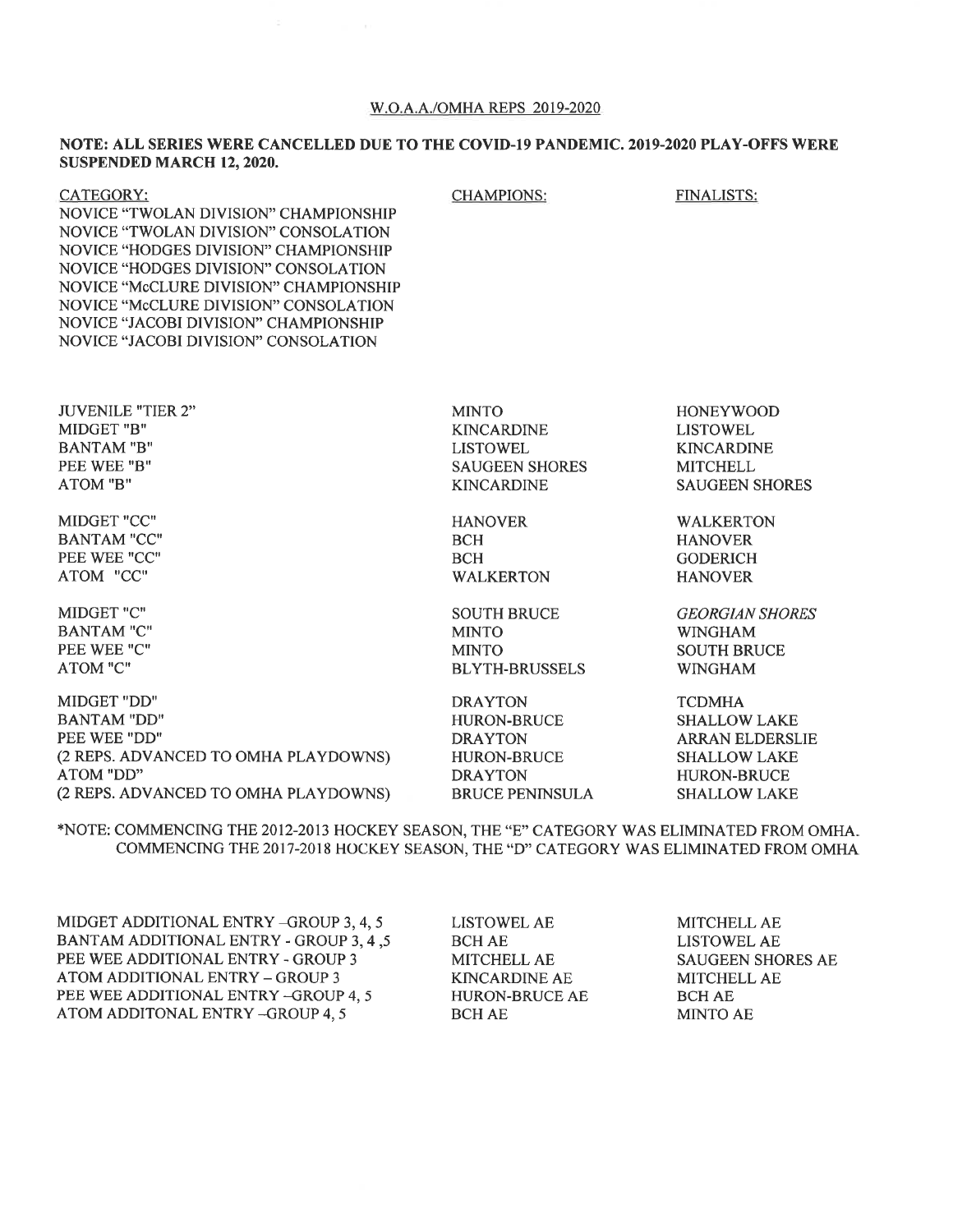# NOTE: ALL FINAL OMHA SERIES WERE CANCELLED DUE TO THE COVID-19 PANDEMIC. 2019-2020 PLAY-OFFS WERE SUSPENDED MARCH 12, 2020. HOWEVER, OMHA DECLARED THE TEAMS LISTED BELOW CO-CHAMPIONS AND RED HATS WERE DISTRIBUTED TO BOTH TEAMS IN ALL CATEGORIES.

**CATEGORY:** 

# **CO-CHAMPIONS:**

ATOM "B" ATOM "C" **BANTAM** "C" ATOM "DD" **BANTAM AE GROUP 3-5 MIDGET AE GROUP 3-5** JUVENILE "C-DD"

KINCARDINE/MOORETOWN BLYTH-BRUSSELS/EAST LAMBTON MINTO/EAST LAMBTON **DRAYTON/ESSA BCH AE/MOUNT BRYDGES LISTOWEL AE/AYR** MINTO/CENTRE HASTINGS